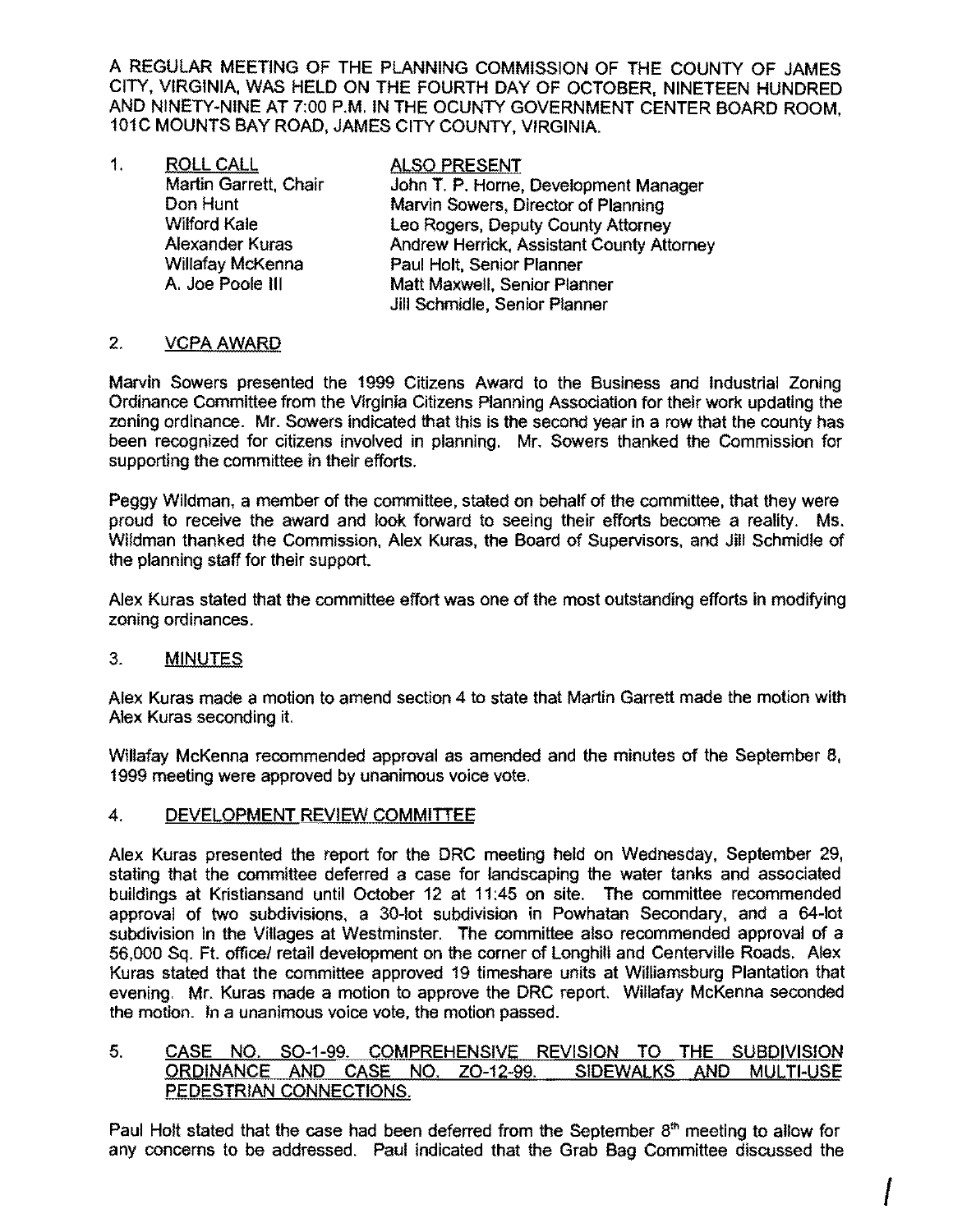proposed changes for a period of three months. Members of the Committee included local engineers and developers, and citizens had the opportunity to attend the meetings and provide input. Paul Holt stated that in response to comments received, staff recommends the following amendments to the proposed ordinances:

Adding to 19-50(c): side slopes of ditches not located within a public street right of way shall not exceed a slope of 3 to 1. In addition, staff recommends changing the minimum longitudinal slope requirement from .5 to .3,

In regards to shared driveway requirements, Paul Holt stated that staff would support requiring minor subdivisions with 2 or more lots to utilize a shared driveway. He added that the proposal includes provisions for the care and maintenance of the driveway as well as assessing the individuals' properties for it's share of adequately administering, maintaining, and replacing the shared driveways. Paul added that staff would also place a maximum lot size requirement in this section as suggested in one of the comment letters.

With regard to monuments, Paul Holt stated that staff recommends deleting the first sentence of the existing section 29-36 in order to clarify the ordinance.

In section 19-48 (e)(4), Paul indicated that staff proposes changing the wording from a sign of at least 24"X36" to a sign that is 24"X36" in size to clarify the ordinance.

In section 19-32(c), driveway slope requirements, Paul Holt stated that staff recommends deleting the proposed change. Staff has determined that additional time is necessary to determine how best to administer the proposal.

Paul Holt concluded by stating that the Grab Bag Committee and staff continue to recommend approval of ordinances with the changes listed.

Alex Kuras asked if the 5 acres mentioned referred to the lot access requirement. Paul Holt replied that it did.

Martin Garrett addressed comments received concerning the proposed changes and asked if they had been addressed in the proposal. Marvin Sowers responded by stating that Alex Kuras's comments were received in time to be included, but that additional comments and changes were received after the deadline. Those comments were addressed in a letter sent October 1, 1999 and a new memo of October 4. 1999 presented at tonight's meeting.

Willafay McKenna suggested that the Commission address the proposal section by section with the exception of a few sections that could be approved without debate. Ms. McKenna motioned to begin with section 19·2.

Leo Rogers stated that the Commission should have the public hearing first before eliminating sections to be discussed. Martin Garrett agreed,

Martin Garrett opened the public hearing.

Mark Rinaldi of 103 Leon Drive. addressed concems beginning with 19-15 (1) Fees. stating that under his interpretation. all subdivisions require public improvements when referencing improvements in the definition section. Mr. Rinaldi felt it was confusing to have two separate fee structures. one for subdivisions not requiring improvements and one for subdivisions requiring public improvements.

With regard to 19-35 and 19-36, Mark Rinaldi thanked the staff for addressing concerns and had no additional comments.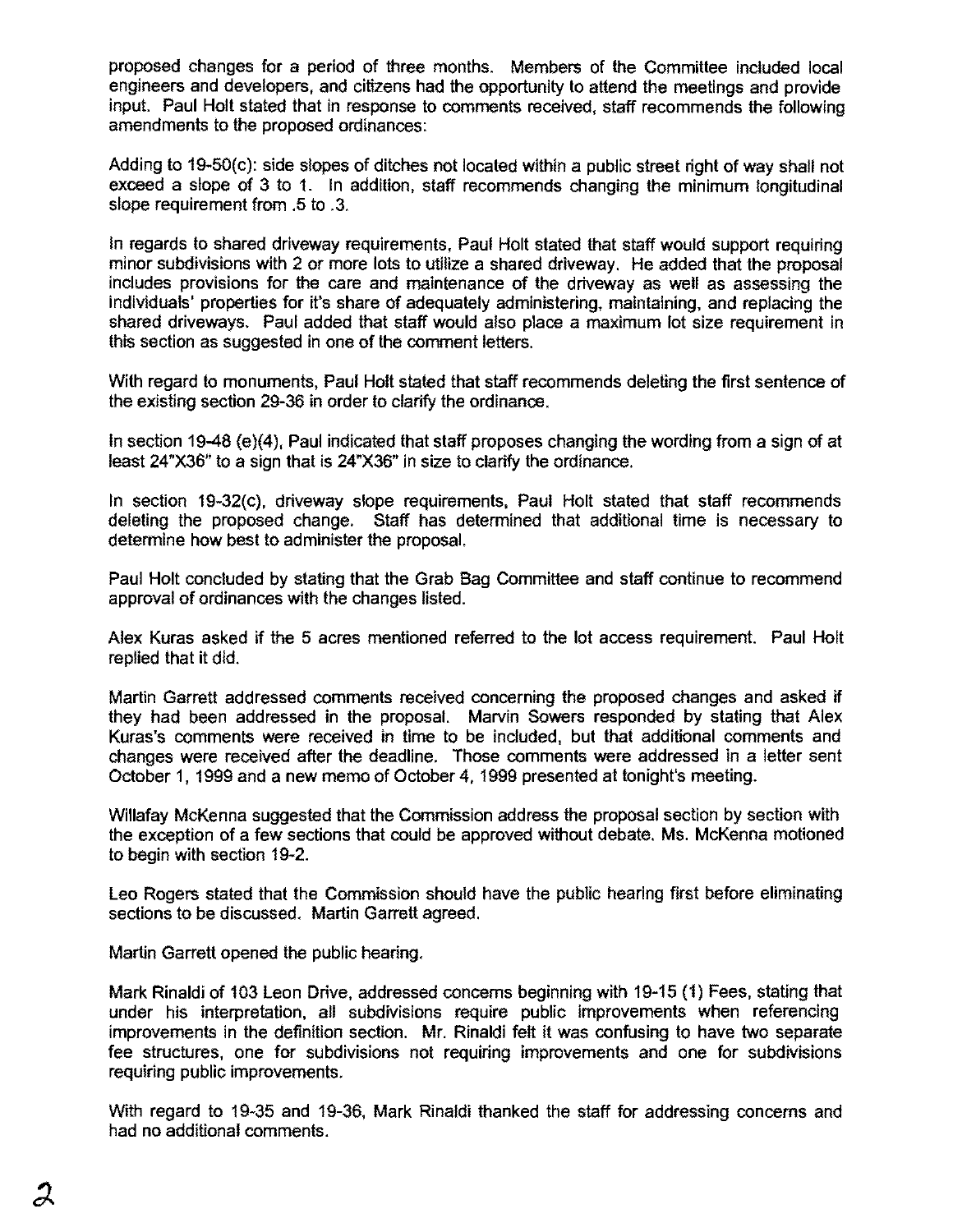In section 19-48(a)(4), phased development and road extensions, Mark Rinaldi felt there was an abundance of signage in the area and felt it was contradictory for the comprehensive plan to suggest fewer signs, and for this section to propose more signs. He further stated that he felt it laudable to specify that signs be 24"x36", not "at least" 24"x36". In addition, he felt there were several unanswered questions including; how long will the signs remain posted? Are the signs permitted by the current sign ordinance? If they are permitted, will they be regulated by the sign ordinance? And, are fees going to be charged?

With regard to Section 19-67(a)(2), the dedication and reservation of land for public purposes, Mr. Rinaldi stated that there is need to have plans in existence for future roadways and other public improvements and insure that the private development that occurs in those areas dedicates or reserves the land for those facilities. He questioned, at what stage do desired roads become meaningful roads; have they been sufficiently engineered to determine where they should go and where they cannot go taking into consideration existing neighborhoods, environmentally sensitive areas, slope and roadway function constraints, etc. Mr. Rinaldi felt the section has merit but needs to be "fleshed out."

Mark Rinaldi addressed 19-71, shared driveway access, by stating that he supported staff and the planning commission on this section.

Mr. Rinaldi's addressed the GIS data submittal policy. He felt the policy discriminated against the smaller firms and startup firms that might want to work in the community. He stated that it was costly and difficult to "come up to speed" with the GIS submission standards. Mark Rinaldi felt it should be encouraged but not required.

Mark Rinaldi's last comment addressed the process for updating the ordinance. He stated that he would have liked to have been involved in the discussions early in the process, but that there were, to his knowledge, no subdivision ordinance committees established for the process.

Martin Garrett asked Mr. Rinaldi to explain his concerns about section 19-51 (1) again. Mr. Rinaldi complied.

Wilford Kale asked Mr. Rinaldi to give an educated opinion regarding the GIS information requirement as to whether or not any firm not currently operating in the county could operate here if they did not have basic GIS requirements. Mark Rinaldi responded that they could design and develop projects with mylar and pen and ink.

Mr. Kale asked Mr. Rinaldi if under the current proposal, could designs be done without GIS. Mark Rinaldi responded by stating that they could do it without GIS but could not without AutoCAD that could be converted to the county's GIS platform of Arc/info or Arcview, a digital product is necessary to meet this requirement.

Norman Mason, from Langley and McDonald, addressed comments concerning 19-29(1), Plat notes for drain field capacity, by stating that as a licensed land surveyor, he is always concerned about additional information being required on plats that may change. His concern was that if it is put on a plat that a given lot can support a certain number of bedrooms, the changes in technology or allowable treatment methods may revise that number up or down. Mr. Mason stated that he had tried to discuss the issue with the local health department but that they were unaware of the ordinance change. Mr. Mason suggested that if a note were required, it should state that the number of allowable bedrooms might be affected by allowable treatment methods or changes in regulations, so down the road, the lot does not become non-conforming.

The next issue Norman Mason brought up was section 19-32 driveway access. Mr. Mason thanked the staff for considering changes.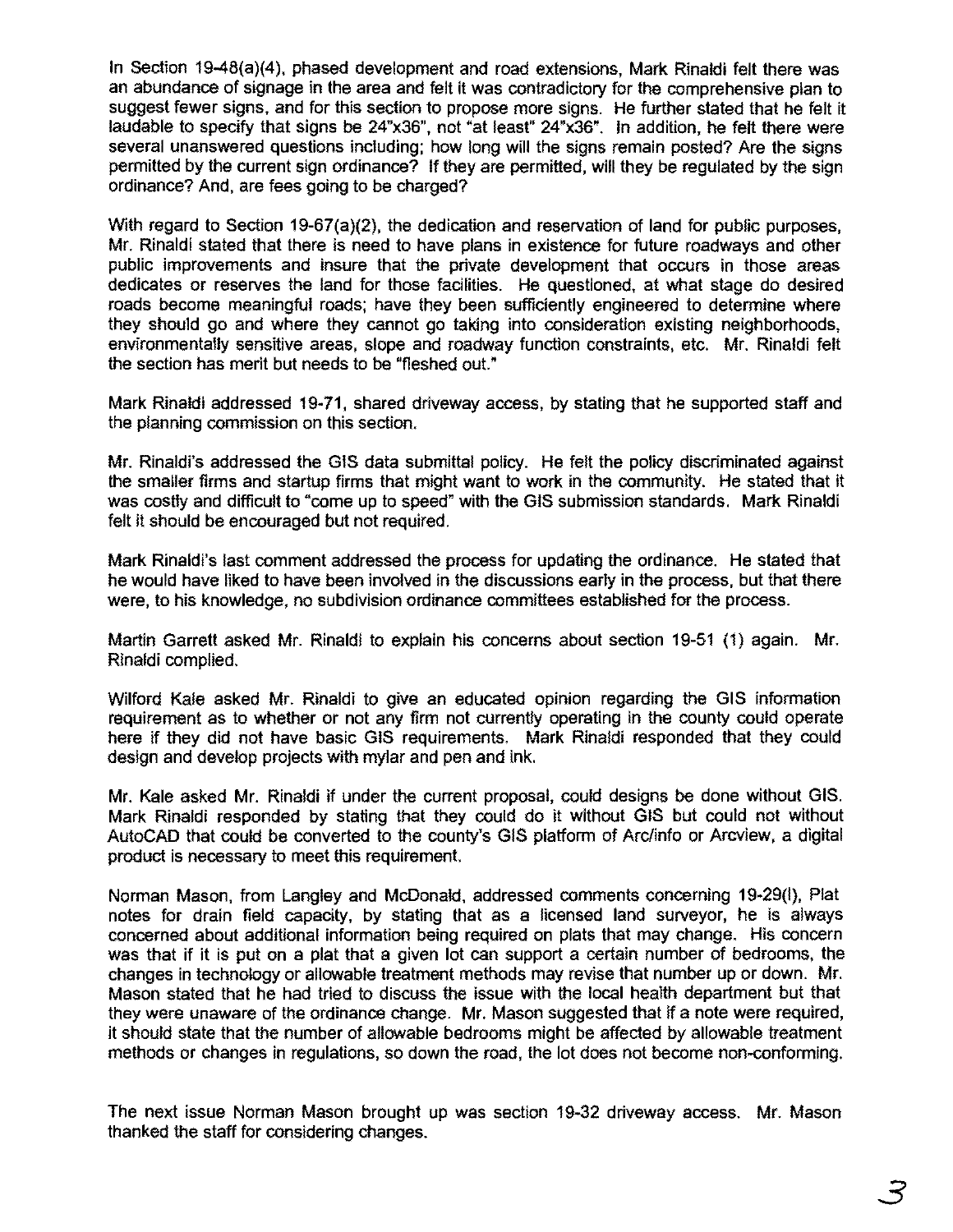In regard to section 19-33, utilities under pavement, Mr. Mason stated that he was glad staff was promoting this, although, he did not believe that VDOT would allow it. He stated that VDOT has informed him that they have a pilot in York County, but have no policy or plan for putting it into effect.

Norman Mason stated that Section 19-50, street drainage, is not a great concern. He stated that generally accepted minimum street grades are flatter, less sloped, than what is suggested by the ordinance. The only real concern, he stated, was that given the flat topography in much of the county, this could require that roads are in more cut than might otherwise be necessary, which amounts to more clearing. Every one-foot of cut requires six feet of clearing. In addition, he stated that the side road ditch, particularly in a non-curb and gutter section, is at a different gradient than the pavement surface (centerline gradient). He stated that if the side road ditch is going to a point where there is a culvert under the pavement, it is almost always steeper than the centerline road gradient. If the 0.5% is desired, then perhaps that could be transferred to the side road ditch itself rather than the centerline road gradient.

Mr. Mason stated that his greatest concern has to do with section 24-35, multi-use pedestrian connections. He stated that he felt the concept was potentially good, but was unsure as to what would be required. He stated that there is a requirement in the proposed ordinance that this might have to be made accessible to a fire truck. He stated that the increase in road size surpasses what might be considered a pedestrian friendly connection. He added that the ordinance also requires that the multi-use connections be placed at the end of any cul-de-sac over 500'. He stated that there isn't a subdivision he does in the county that does not have culde-sacs greater than 500' in length. He stated that if those cul-de-sacs are at the end of a peninsula of high ground surrounded by steep slopes and wetlands, as they typically are, it could mean that they would have to build the connection across the steep slopes and wetlands with destruction involved. He stated this would be contrary to the goals of the Chesapeake Bay Ordinance. He suggested that this section of the proposed ordinance be negated to avoid problem situations.

In addition, Mr. Mason stated that it might be unclear as to where these connections are required. He stated that the proposed ordinance suggests that they have 10 be in common open space, and given topography, there may be no other place for the connections other than parallel to a roadway. He questioned that if they are parallel to a roadway and if they are required to be in a 50' right-of-way, does that mean that the property line of an adjacent lot is pushed back an additional 30'. He stated that that appears to be contrary to the goal of having lots closer to the street for more neighborly subdivisions.

Norman Mason stated that in the proposed ordinance, it states that in subdivisions with private streets, these connections will be required to a public street. He questioned how that might affect neighborhoods such as Kingsmill and Ford's Colony, might they be required to have such connections to areas beyond the gates. He stated that there would be many residents who would be upset if that were the case.

On section 24-23, submittal requirements, Norman Mason suggested that there be more definition placed on the requirements such as the requirement for a water/ sewer impact study. He questioned how far afield might the impact study have to go, to the nearest fire hydrant for a water pressure study, or all the way back to the Kingsmill tank. If there is a sewer requirement in a new subdivision that drains to an existing pump station two miles down the line, might the study have to go all the way to the pump station. Mr. Mason stated that it is a question of magnitude that is not clearly defined.

Norman Mason stated that he was particularly concerned about the requirements for a fiscal impact study. He stated that he has never seen a study submitted that was acceptable to the Commission and asked that they be given standards and a fonmat for such a study so that it provides the Commission with something of value.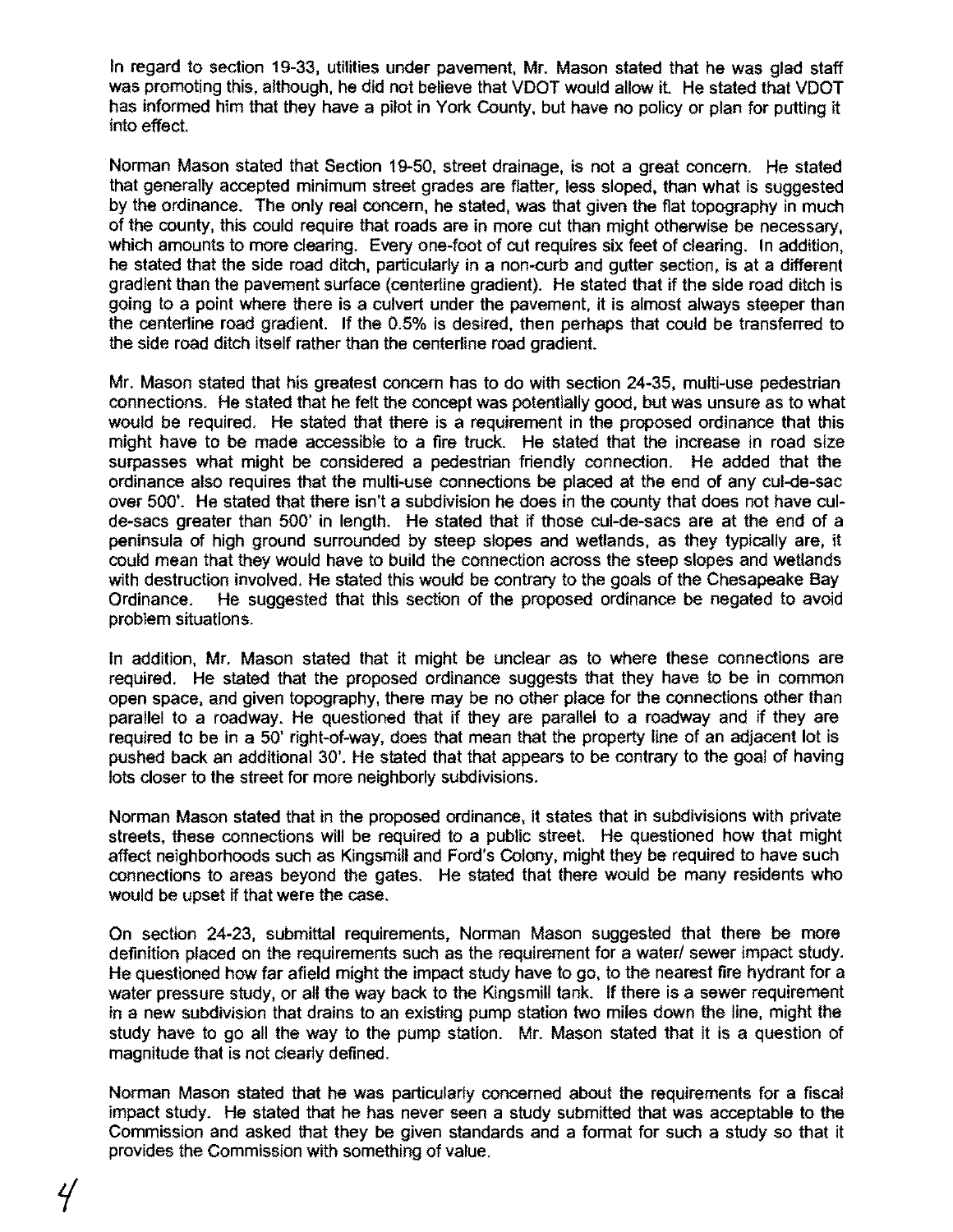Martin Garrett stated that all Mr. Mason has to do is go to anyone who does impact statements and tell them to give you their honest opinion of the negatives as well as the positives. Mr. Garrett stated that the Commission only sees the positives. Mr. Mason responded by stating that with some sort of format, it would be easier to give the commission the results they expect. Mr. Garrett stated that it was not his job to tell the private sector what to do.

Marvin Sowers asked to respond to Mr. Rinaldi's statement concerning the lack of opportunity for involvement in the ordinance revision process. Mr. Sowers stated that there was a Grab Bag Committee that met for a period of four months on the subdivision ordinance and a representative of the development community was on the committee who was well versed in the subdivision process and also a professional engineer. Mr. Sowers stated that Langley and McDonald receives the Planning Commission packet, which informed them of the subdivision ordinance review process and kept them updated on its progress. Mr. Sowers stated that he felt it unfortunate that Mr. Rinaldi and Mr. Mason did not participate in the process, but that there certainly were opportunities available for them to participate, and that they had received information on what was going on.

There being no further comments, Martin Garrett closed the public hearing.

Willafay McKenna suggested that the proposed ordinance be reviewed section by section and should begin with section 19-2.

In regard to 19-2, the definition section, Willafay McKenna asked to clarify the definition of a septic tank system. Ms. McKenna stated that the definition included a section on treatment and asked if a septic tank system "treated" anything. Don Hunt responded that it's a treatment system because it treats and digests waste. Willafay McKenna motioned to approve the section. Joe Poole seconded the motion. The motion was passed by unanimous voice vote.

Willafay McKenna read the proposed changes in each section and the Commission took a straw vote.

Section 19-4, penalties, was reviewed and received no comments.

Section 19-5, administration and enforcement of chapter, was approved by unanimous voice vote.

Section 19-9, plan and plat preparation, was approved by unanimous voice vote.

Section 19-14, private street declaration, was approved by unanimous voice vote.

When discussion Section 19-15, fees, Alex Kuras asked if there had been problems with the fee distinction. Marvin Sowers responded that there had not been. He added staff defines public improvements as roads and water and sewer, The section was approved by unanimous voice vote,

Section 19-17, special provisions for family subdivisions, was approved by unanimous voice vote,

Section 19-18, exceptions, was approved by unanimous voice vote.

When discussing Section 19-20, master plan, Alex Kuras asked that if the Commission approves a master plan, do the proposed changes allow the Commission to deny a section of the plan. He added that it was his understanding that once a master plan had been approved, it became a binding commitment. Marvin Sowers stated that the proposed changes are to allow the staff and DRC a better idea of what the subdivision will look like over the years but that an approved master plan is not a binding plan. Alex Kuras suggested the section be reworded to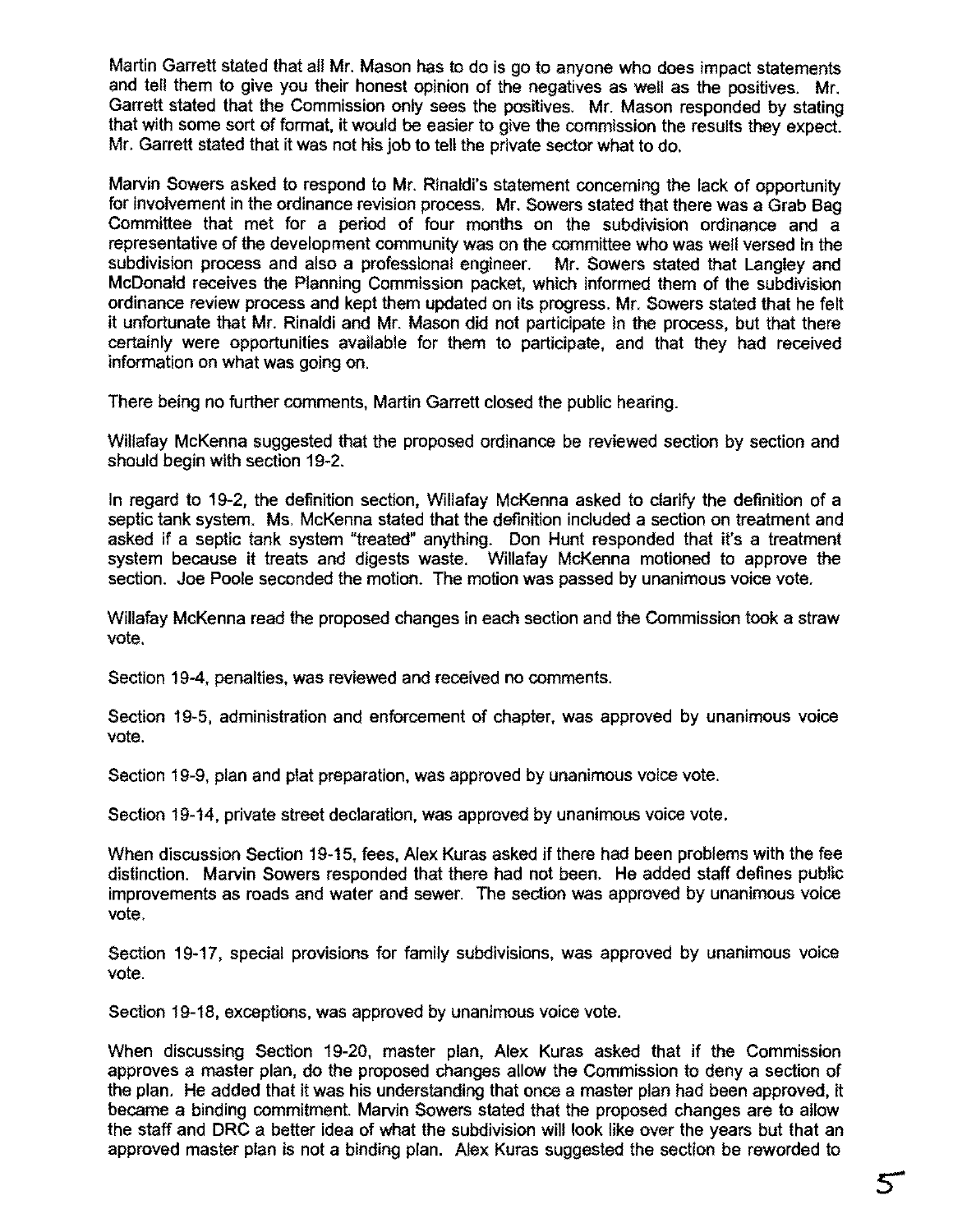state "review of a non-binding master plan; otherwise, Mr. Kuras stated that it could be misinterpreted to apply to a PUD master plan. The Commission agreed. Paul Holt suggested that if the language were added, it might inhibit the Commission. Martin Garrell stated that the DRC has always permitted master plans to be changed as long as the overall density is not changed. Willafay McKenna stated that she felt uncomfortable with the wording "for multi-phase subdivision.' Alex Kuras agreed by saying that almost all large subdivisions approved are multiphased and if a general master plan is approved, then it is up to the DRC to follow the master plan. Martin Garrett added that if the master plan is changed then it has to come before the DRC anyway. Marvin Sowers stated that perhaps the Commission is mixing a rezoning master plan with a subdivision master plan, and that this proposal is a general guide that is really not binding as opposed to something seen as part of a rezoning. Willafay McKenna asked why it is reviewed if it is not binding. Marvin Sowers stated that it is reviewed to make sure things are appropriately sized, such as water lines, sewer lines, and roads, and so everyone knows what is coming down the road. Martin Garrett questioned whether the wording could be changed to say "conceptual" plans. Marvin Sowers stated that might avoid some confusion. The Commission agreed. Paul Holt suggested that the wording be changed to state, review of a master plan submitted under the requirements of this section does not constitute final subdivision approval. Willford Kale suggested that wording changes be made and brought back to the Commission at the next meeting. The Commission agreed.

Section 19-21, classification of subdivisions, was unanimously approved by voice vote.

Section 19-22, procedure for review of minor subdivisions, was unanimously approved by voice vote.

Section 19-23, procedure for review of major subdivisions, was unanimously approved by voice vote.

Section 19-24, procedure for review of major subdivisions of fewer than 50 lots, was unanimously approved by voice vote.

Section 19-25, effective approval of preliminary plan, was unanimously approved by voice vote.

Section 19-27, preliminary plan submittal requirements, was unanimously approved by voice vote.

Section 19-28, preliminary plan townhouse and condominium subdivisions, was unanimously approved by voice vote.

When discussing Section 19-29, final plan submittal requirements, Joe Poole asked if it was still a requirement to include flood plain infonmation on plans. Paul Holt stated that there was a separate flood plain ordinance that included the requirement. In reference to requirements for individual sewer, Willafay McKenna asked if the number of bedrooms was a valid measure of the sewer capacity. Paul Holt stated that the Health Department considered it a better determinate of the number of people versus counting the bathrooms. He gave the example of older homes with five bedrooms but only one bath. Paul Holt explained that this request came from the Health Department, and stated that it was just an informational note and not a requirement. Paul Holt explained that the addition of the note would help to educate potential home buyers/ builders about size restrictions due to drain field capacity. Alex Kuras stated that he felt it could be misleading if a person purchased a home and the plans stated that a certain number of bedrooms were allowable, and for some reason, the number decreased, the home buyer might feel slighted. Joe Poole agreed with Mr. Kuras and stated that while well intentioned, he saw no need to have the note included due to the changes in technology and Health Department standards. Joe Poole suggested striking (I) completely. Marvin Sowers stated that one of the fundamental purposes of the subdivision ordinance is to protect lot buyers and this was the intent of the provision. The Commission agreed to strike it.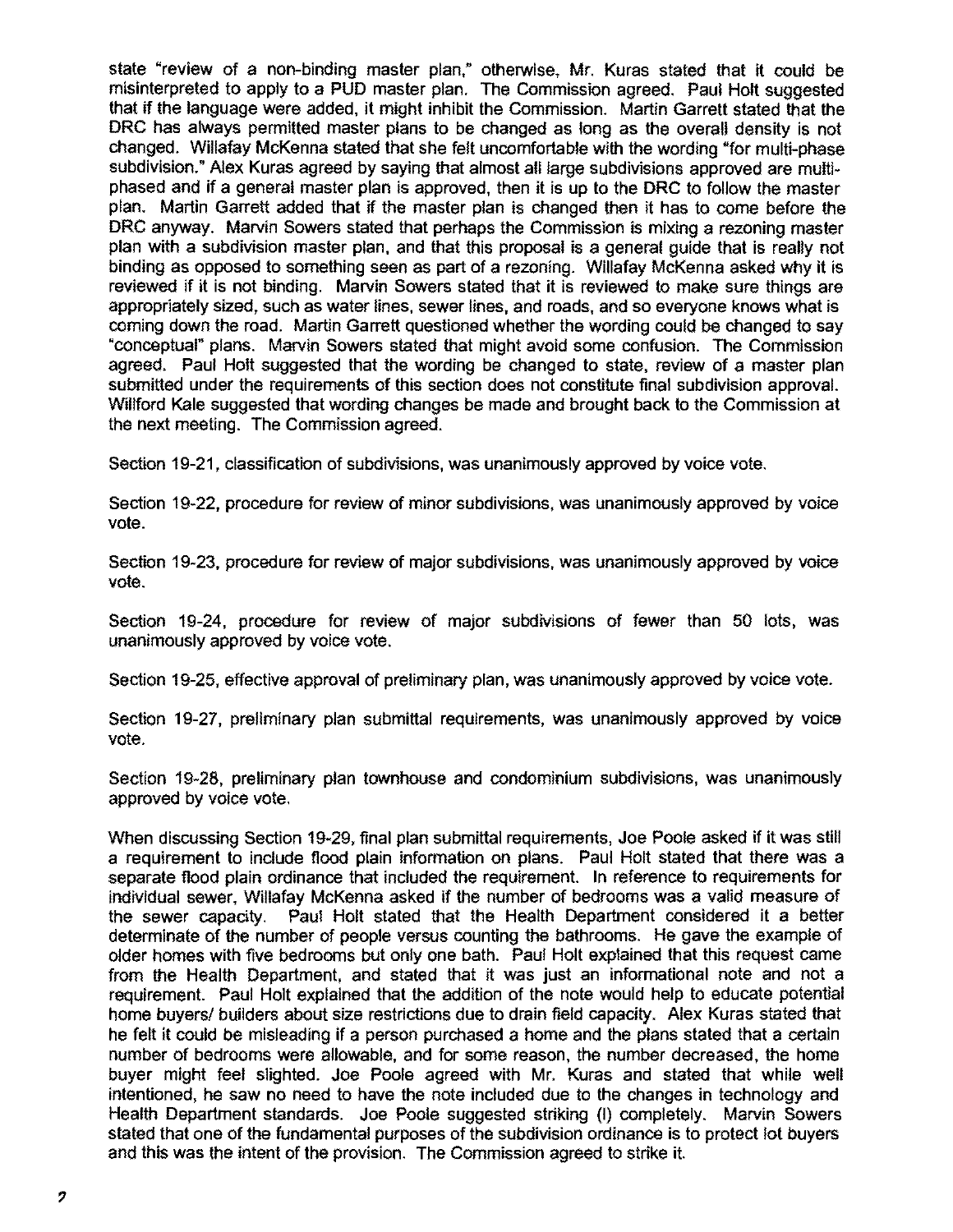In section 19-29 (m), Alex Kuras raised concems about Ihe new requirement for GIS capability. Paul Holt stated that this section only applies to major subdivisions where public improvements have to be engineered and not to small subdivisions. Secondly, Paul stated that it is only a policy, and there is flexibility. Ms. KcKenna stated that it is written that it is mandatory, and that is more than a policy. Paul Holt replied that again, it only applies to major subdivisions, and if a developer has a problem with it, they can always apply for a waiver from the DRC. He further stated that it would be extremely difficult to meet the other requirements working by hand only. Martin Garrett stated that as long as the seclion stating the developer may appeal to the DRC is included, he has no problem with the requirement. Marvin Sowers staled that a provision could be written in. Joe Poole stated that CAD design work is common in the industry and he felt it difficult to believe that someone who was involved in Ihe design of a major subdivision would not have the tools. The Commission agreed. There being no further comments, the section was unanimously approved, with amendments, by voice vote.

Section 19-30, procedure for approval of final plans, was unanimously approved by voice vote.

For Section 19-32(c), staff recommended the Commission defer voting on this section. The Planning Commission unanimously voted to defer by voice vote.

With regard to Section 19-33, location of utilities, Alex Kuras staled that he has a problem with placing utilities under the pavement, due to the need to dig up the streets to fix a problem. Paul Holt stated that utilities under pavement applies only to street cross-sections where there is curb and gutter, where there are ditch sections, which seem to be more common, staff would like to see the utilities between the edge of the pavement and the front half of the ditch. Marvin Sowers stated that the trade off is the beauty of the subdivision due to the ability to see more trees or plant trees closer to the road to create a canopy, versus practical reasons for not having utilities underground. Joe Poole asked if the Grab Bag Committee received feedback from Mr. Elliot about this issue. Paul Holt replied by stating that Mr. Elliot does not want to support this but the VDOT subdivision street regulations give the authority to the localities. Alex Kuras restated his objections to the proposal. Marvin Sowers stated that staff would like the Commission and BOS to let VDOT know that they support the proposal. He suggested that the Commission not decide against it simply because VDOT does not support it. Joe Poole stated that the proposal was an admiral goal for aesthetic purposes and that he supports it with the caveat that if it is not received well by VDOT, that the Commission come back and adjust it. With no further comments the Commission voted to approve it with Alex Kuras maintaining his objection. Section 19-33 was approved by voice vote. Aye (5), No (1).

Section 19-34, locations and specifications for monuments, was unanimously approved by voice vote.

With regard to Section 19-35, lot corner monuments, Paul Holt stated that most surveyors would like pins to be located 3" to 9" below ground so that when mowing and tilling, the pins will not be disturbed. The section was unanimously approved by voice vote.

Section 19-36, monuments, general requirements, was unanimously approved by voice vote.

Section 19-37, easements, was unanimously approved by voice vote.

Section 19-38, lot size, was unanimously approved by voice vote.

In regard to Section 19-39, lot arrangements, design, and shape, Paul Holt stated that since the Commission had deferred Section 19-32, staff requests striking the proposed changes in that section until the section could be revised along with Section 19-32. The Commission agreed to leave the ordinance as is.

Section 19-40, lot location, was unanimously approved by voice vote.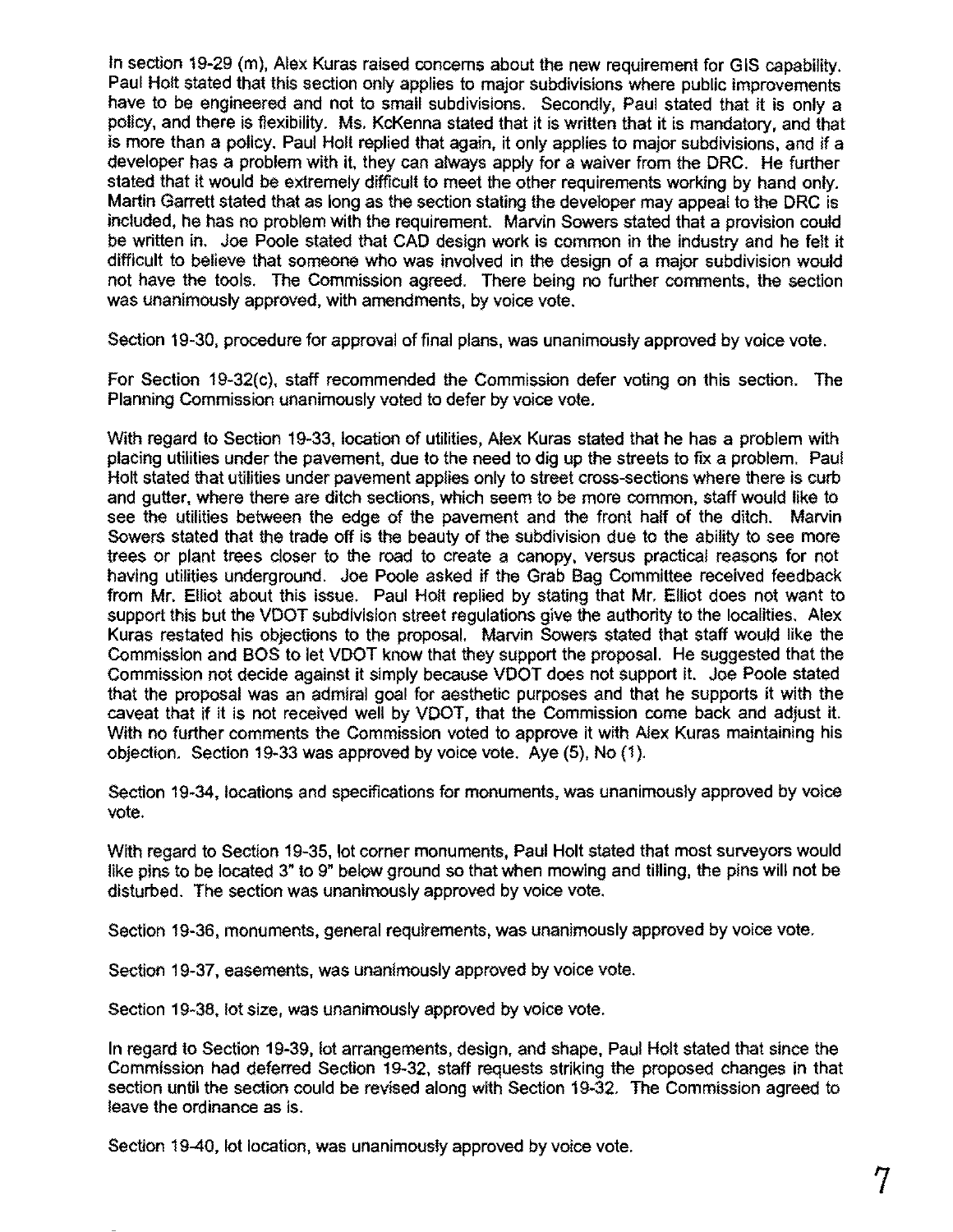Leo Rogers suggested that before continuing with the ordinance changes, perhaps the Commission should move on to the other public hearings in which citizens were present to speak and defer the case on the agenda to a later time. The committee agreed.

Martin Garrett suggested a five-minute break before continuing with the Prime Outlet Expansion, Phase V, public hearing.

### 6. CASE NO.Z-8-99: Z-9-99: SUP-23-99. PRIME OUTLETS EXPANSION. PHASE V

Paul Holt presented a request from Alvin Anderson, on behalf of Prime Outlets LLC, The Kingdom Hall of Jehovah's Witnesses, and Travco Hotel group, for a Special Use Permit to allow for an approximately 67,000 Sq. Ft. expansion of Prime Outlets. He stated that Mr. Anderson has also applied to amend the existing proffers for the Jehovah's Witness property and the current proffers for the phase IV Prime Outlet site, formerly known as the McCormick property. Paul Holt stated that Prime Outlets currently consists of 292,450 Sq. Ft. of retail area and 1315 parking spaces. The current proposal requests a 16,725 building addition and 98 new parking spaces in the southern area of the shopping complex identified as parcel A. A 19,000 Sq. Ft. addition with 139 new spaces and 8 new bus parking spaces and 31,350 Sq. Ft. building addition are proposed for the northern area of the site, identified as parcel B. Paul Holt stated that the Jehovah's Witness facility is being relocated to a new site on Mooretown Road to accommodate the proposed expansions in parcel B. Paul described the surrounding parcels and their zonings. Paul stated that as part of the proposal, Prime Outlets is planning a 35' wide transitional screening buffer along the northern property line. The screening buffer would separate the new expansion from the single-family homes in the R-2 zoned property. The buffer would consist of a 2' and 3' high berm and landscaping planted at a 133% of the county landscape ordinance standards. In response to security concerns raised by an adjacent property owner, Prime Outlets is proposing to provide an 8' tall fence with a special use permit condition that requires the fence to be vinyl coated and be located several feet off the property line to allow for adequate landscaping. With regard to traffic conditions, Paul described the current and proposed traffic conditions, the forecasted peak hour trips and the proposed traffic improvements, including the addition of a new traffic signal, to account for the additional traffic generated and to allow the traffic to function at adequate levels. Paul Holt stated that the Comprehensive Plan designates the property as community commercial but staff finds the proposal compatible with surrounding zoning and the impacts to be substantially mitigated. Paul stated that staff recommends approval of the proposal with the attached proffers.

Martin Garrett opened the public hearing.

Alvin Anderson addressed the history of Prime Outlets and stated that until 1997, the areas from Old Towne Road toward Lightfoot were designated low-density residential on the comprehensive plan. However the zoning for that area was designated B1. In the mid 1980's, the McCormick property was rezoned along with the Jehovah's Witness property. Mr. Anderson stated that even though the property is zoned B-1, the county adopted the 1997 Comprehensive Plan that designates the property as community commercial. Mr. Anderson stated that the designation community commercial is a guide, not locked in stone, which suggests an area of 200,000 sq. ft., but when property is currently zoned to accommodate development, other factors should be examined. Mr. Anderson informed the Commission that the plans for Prime Retail are time sensitive, due to the wishes to have the expansion ready for the Christmas shopping season of next year.

Joe Poole stated that there have been discussions concerning more retail in our area, and with regard to current economic concerns, wondered if there is any trepidation for staffing the new stores and what the employment projections would be.

Wilford Kale stated that he had spoken with Alvin Anderson several weeks ago and wanted to publicly state that he was concerned about bus parking and hoped that appropriate signage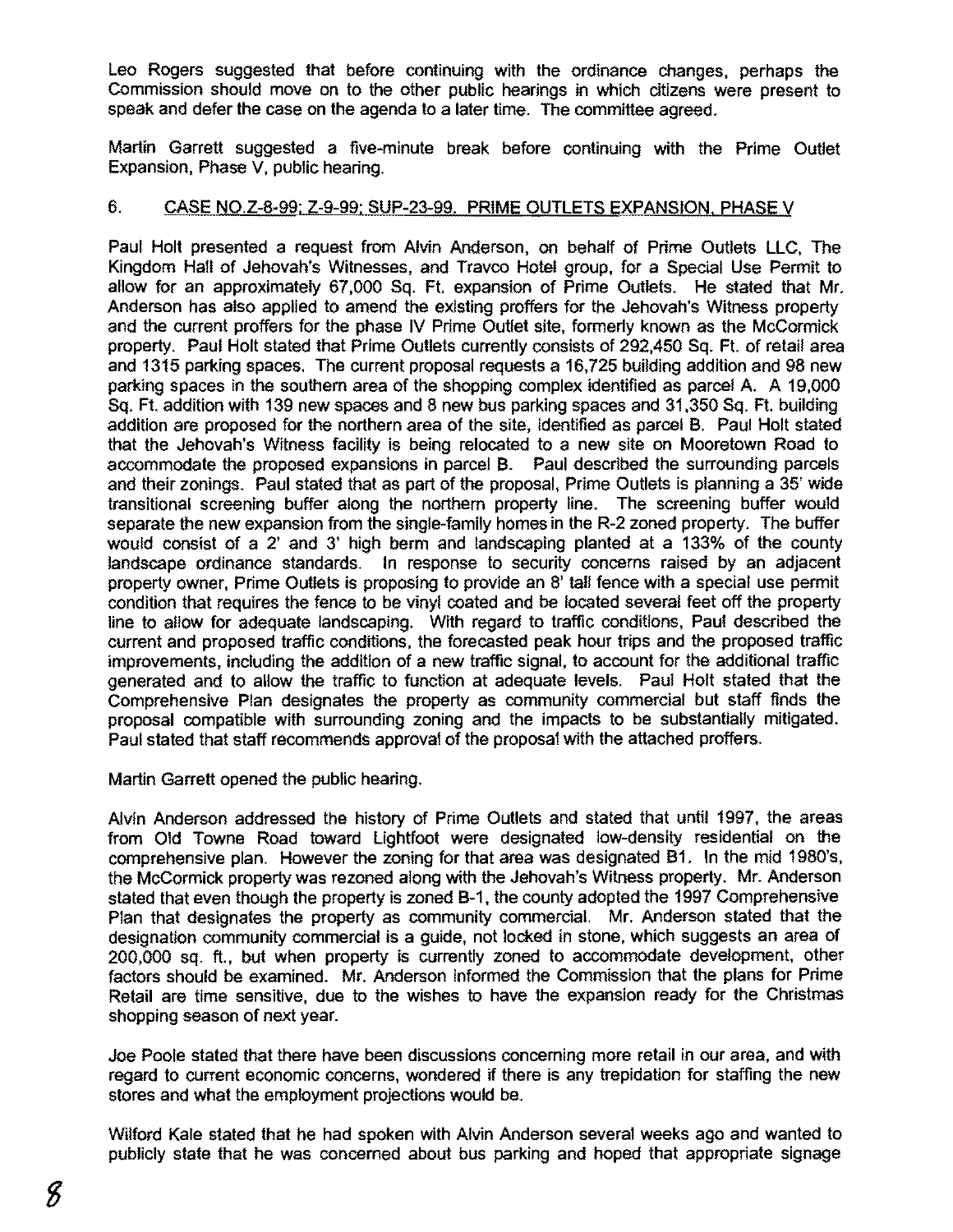would be placed within the facility for the satellite parking areas.

There being no further comments, the public hearing was dosed.

Wilford Kale made a motion to approve the proposal with the proposed proffers and staff recommendations. Alex Kuras seconded the motion.

Joe Poole stated that while he recognized that Prime Retail has been a good neighbor, he is concerned about the community commercial designation for the property on the Comprehensive Plan which limits the square footage to 200,000 sq. ft. Mr. Poole stated that he is not in support of the proposal at this time, and the county should examine the cumulative effects of more retail.

Willafay McKenna responded that the way Prime Outlets are divided set it apart and there is not the sense of one large gigantic mall. She stated that the Outlets are unique and she plans to support the application. Ms. McKenna added that the county has been pushing Richmond Road as a major commercial area for many years and the road is designed to handle the traffic.

Martin Garrett commented that with regard to employment issues, if businesses want to remain in business, wages will have to be raised, which is what the County wants.

Wilford Kale stated that he was not here when the Comprehensive Plan was adopted, but that he believes that there were already more than 200,000 sq. fl. of development when the designation was given in 1997. He stated that the Outlet Center has been excellent community citizens and that the project could not have been developed better.

Alex Kuras stated that the Outlet center brings in revenue from outside the County and the Comprehensive Plan is worded 'should be" instead of 'shall be" with regard to the size restrictions, which gives leeway.

Don Hunt added that the County has two high schools that graduate a fairly large dass every year and the County has a responsibility to provide jobs for the kids.

In a roll call vote, the motion passed. AYE: McKenna, Kale, Garrett, Hunt, and Kuras. (5) NAY: Poole (1)

# 7. CASE NO. Z-6·99. WILLIAMSBURG COMMONS AT WILLIAMSBURG CROSSING

Matthew Maxwell presented a proposal to rezone 12 acres from B-1, General Business, to Mixed Use to allow the construction of 170 townhouse units. The property is located within the Williamsburg Crossing Shopping Center behind the Food Lion and adjacent to the Winston Terrace Subdivision and Riverside Medical. Matthew Maxwell stated that staff recommends the Commission defer the case until the November 1<sup>st</sup> Planning Commission meeting. The deferral would give the applicant time to file a formal proffer statement and host a public information meeting which is currently being planned.

Martin Garrett opened the public hearing.

Martin Garrett stated that he hopes the staff can come up with a very compelling reason to want the development, because if not, he would not be in support of the proposal.

There being no further comments. the public hearing remained opened.

### 8. CASE NO. SUP 14-99. JCSA WATER MAIN & SEWER FORCE MAIN

Matthew Maxwell presented the staff report for a revised special use permit that was approved by the Commission at their August 2 meeting. The current plan now contained a pressure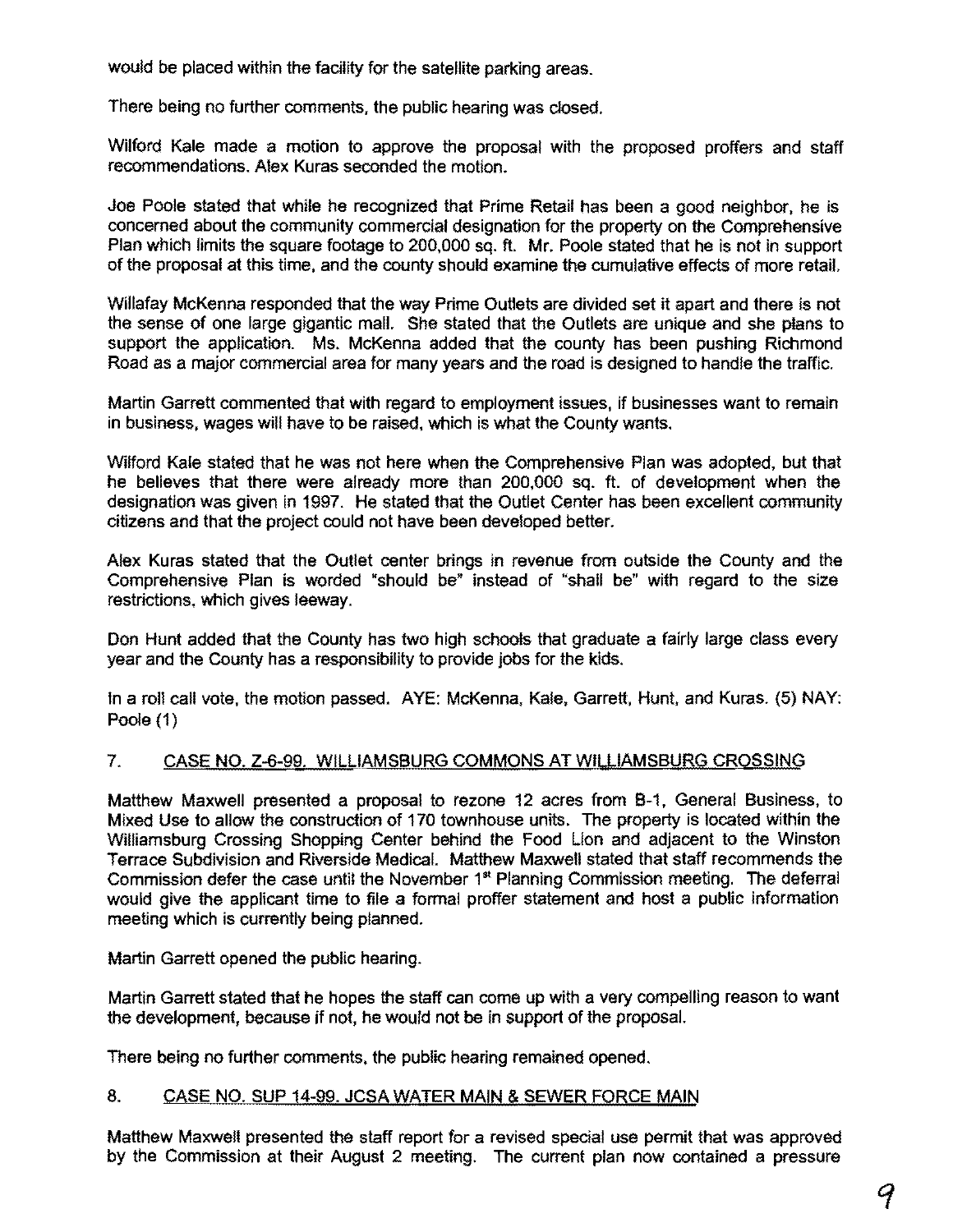reducing station. Staff met with concemed citizens and walked the Powhatan Creek Corridor. Matthew Maxwell briefly discussed some of the key issues including the need for a new station and the desired location. Questions were raised at the previous PC meeting as to why the Commission should approve the station now when it would not be needed for another 15 to 20 years. Mr. Maxwell explained that HRSD and JCSA are spending over \$2.5 million and cannot risk not having the site available with the proper permits when the time comes to construct the station.

Matthew Maxwell explained that the JCSA explored many alternatives for the new main before selecting the proposed route and would let Larry Foster and Danny Poe explain the Service Authority's decision.

Matthew Maxwell explained that staff has amended the perimeter buffer requirement to require that the Development Review Committee review and approve any requested reductions rather than the Planning Director. Mr. Maxwell indicated that it was important to note that the site will be buffered on the western and southem boundaries of the site by an undisturbed conservation area as required by the binding master plan for the Hiden property.

In regard to building architecture, staff recommended that a condition be placed on the special use permit that requires the pressure reducing station be designed and constructed to look like a single family structure. Both HRSD and JCSA have agreed to this condition.

Matthew Maxwell stated that staff finds the proposal to be consistent with the 1997 Comprehensive Plan and with previous actions by the Board of Supervisors. Staff recommended the Planning Commission approve the revised special use permit with the conditions outlined in the staff report.

Martin Garrett addressed Larry Foster for questions and Mr. Foster deferred to Danny Poe, the project manager for the project.

Mr. Poe presented a map to help illustrate the alternatives the JCSA explored for the project. Mr. Poe indicated the location of the current lift stations, 1-2 which is north of Route 5 and west of Powhatan Creek, and 1-1 which is on Jamestown Road and is adjacent to Powhatan Creek and indicated the service areas for each of the current stations. Mr. Poe explained that currently, everything collected and conveyed to lift station 1-2 is re-pumped into a force main about 300' south to a gravity line that then flows to lift station 1-1. All the flow is re-pumped and goes through a 16" force main along Jamestown Road to an HRSD force main on Route 199. Mr. Poe indicated that the capacity of the stations and force mains would be exceeded in the near future.

Mr. Poe then explained the alternatives that were explored. The JCSA and HRSD agreed that the best option would be to construct a 30' force main that would start at Powhatan Creek, follow the Monticello Avenue Extended right of way to Monticello Marketplace. run beside Mid-County Park to Ironbound Road. extend down Indigo Dam Road. and through existing JCSA easements to Strawberry Plains Road where it can then tie into an existing 24" HRSD force main. This would allow the construction of the 30" force main with the next phase of the road project within the construction limits of the right-of-way with no additional clearing necessary.

Mr. Poe explained that the JCSA has met with residents on Indigo Dam Road and settled concems. He explained that the current proposal would eliminate some of the environmental impact by pumping flow directly into an HRSD force main and decrease the load off of lift station 1-1 and eliminate the need for station 1-1 and the force main to be upgraded. Mr. Poe explained that the JCSA has an agreement with HRSD to construct the HRSD portion of the force main. He further indicated that the current option would cost approximately \$1 million less that other investigated options. Additionally. there are environmental benefits to the current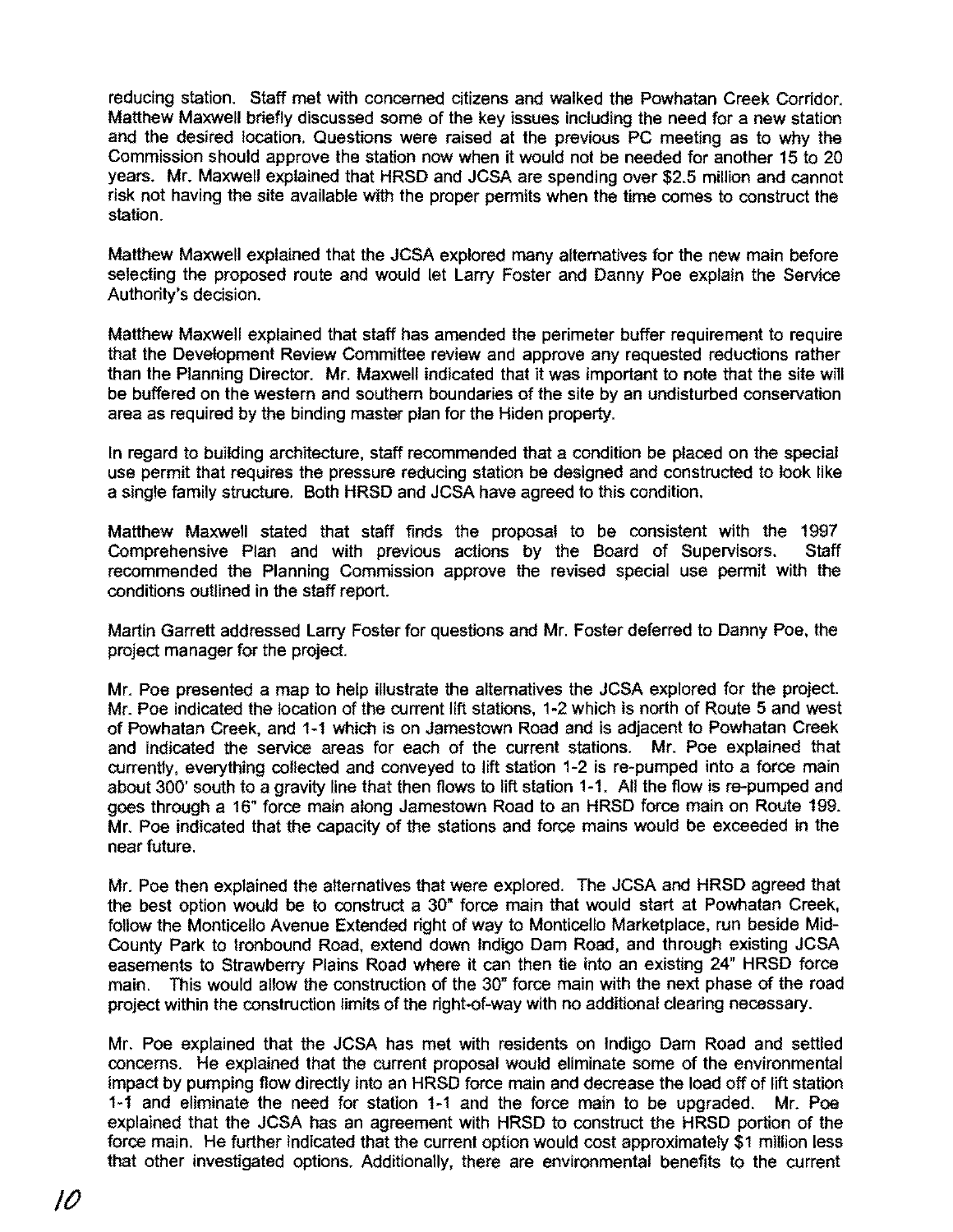proposal and the Service Authority will take all the necessary erosion measures by seeding and mulching after restoration. He further stated that if there were any slopes, EC2 matting would be used to prevent further erosion.

Alex Kuras asked if any of the easements would be located under pavement.

Mr. Poe answered that a portion would be under pavement on Indigo Dam Road due to lack of alternatives. He explained that the majority would be outside the pavement and sidewalk areas.

Mr. Garrett then opened the public hearing.

Ann Hewitt, a resident of Powhatan Creek, thanked staff for all information provided, and agreed with the need to upgrade the mains and stations. Ms. Hewitt concurred that the proposal is the best alternative but disagreed that it provided the least overall impact to the environment. Ms. Hewitt addressed concerns for a conservation management plan and inquired as to what monitoring guarantees would be provided. Her second concern addressed the 40' and 20' administrative buffer that could be disturbed. Ms. Hewitt requested a "real" buffer be provided that keeps with the definition of a buffer. Lastly, Ann Hewitt addressed concerns about wetland destruction for more development. Ms. Hewitt asked if the county intends to destroy the remainder of Powhatan Creek watershed, where the concept of managed growth fits in, and what happens to the residents of Powhatan Creek. Ms. Hewitt closed her comments by stating that she does not oppose the new force main, but does oppose the misleading content of the application and the complete build-out scenario. She asked the Commission to weigh the longrange impact of the line and to have a meaningful conservation program, like a watershed roundtable to assure that everyone is equally represented.

Mr. Garrett stated that it was his understanding that the current proposal was the least likely to impact the environment of any of the alternatives.

Ann Hewitt responded by saying that in terms of the force main, yes, it provided the least impact. Her concern however, was that the proposal opened up the watershed to future development and plans exist to develop the whole watershed.

Mr. Poe responded by stating that the improvements are necessary to accommodate already approved development. The future developments, as referred to by Ms. Hewitt, are projections made by the JCSA and include overestimates for potential flows. These projections are taken into account in order to avoid future problems and upgrades.

Alex Kuras stated that he agreed with the proposal and its preparation for future development.

Boots Johnson, of 210 Red Oak Landing Road in the Jamestown District, thanked the staff for the assistance they provided. Ms. Johnson agreed that the best planning had been done given the alternative sites to select from. Boots Johnson raised concerns in relation to dealing with VDOT concerning the modes and methods that they consider allowable. She indicated the residents want to obtain a livability in the area and a conservation and preservation of as much of the area as possible. Ms. Johnson stated that she sees no reason to cut down 50' of trees in order to provide for the proposal. She stated that it is contradictory to sanction activity in our area that actively harms the water quality, the ability to recharge ground water systems, and harms the living biota in the area that we depend on to provide us with a livable environment. She stated that 25 years ago, in 1975, when the first plan was adopted, one of the main objectives was to have a plan where we use the land according to its unique characteristics and what the land could support. She stated that we have constructed our land, and have forced it to support whatever development we have chosen to do.

There being no further comments, Mr. Garret closed the public hearing.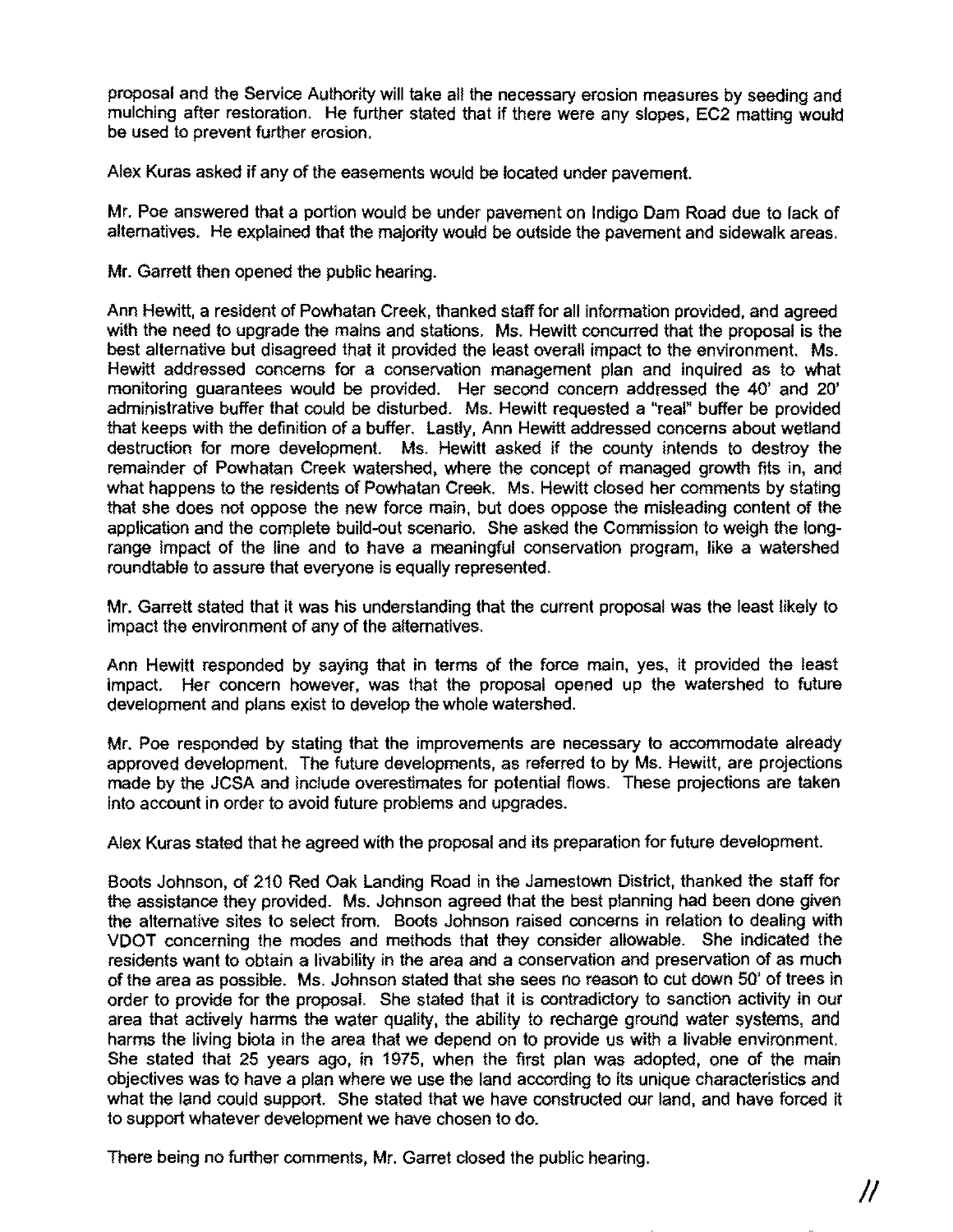Willafay McKenna questioned the 18<sup>th</sup> provision that states that upon determination from the Virginia Department of Conservation and Recreation Division of Natural Heritage that a natural resource inventory is warranted, how does the process begin?

Matthew Maxwell responded that staff would send a copy of the submitted site plan to the Department for their review and they would make a determination as to whether a study is warranted.

Ms. McKenna asked if citizen input could initiate the process.

Mr. Maxwell replied that the Department would consider public input as well as the facts of the environmental impact.

Marvin Sowers stated that it would become a site plan requirement and in the event of citizen input. would go to the Developmental Review Committee as well.

Alex Kuras stated that the previous route for this project has already been approved, and perhaps the Commission has expanded its discussions further than needed. Mr. Kuras made a motion to approve the staff recommendation. He stated that the proposed facility is well isolated from residential areas, is well buffered, and he could think of no better place to put it. He added that landscaping would be reviewed in the future.

Joe Poole seconded the motion and added that he agreed with Ms. Hewitt about protecting the undisturbed buffer areas. He also stated that sometimes enhanced landscaping has more beneficial environmental effects than an undisturbed buffer and felt that Condition 16 addressed his concerns sufficiently.

Willafay McKenna asked that condition 18 be amended to state that we will seek a determination from the Virginia Department of Conservation and Recreation Division and will push for an inventory and the management plans to go with it. She stated that reason being the watershed is the primary watershed that serves the entire county and it is the creek that we had the problem with in the hurricane and the 100-year rainstorm.

Alex Kuras responded that the wording be amended to state that a "determination will be sought."

Alex Kuras asked that his motion be amended to include his recommendation. Joe Poole seconded the motion.

In a roll call vote, the motion passed. AYE: McKenna, Kale, Poole, Garrett, Hunt, and Kuras. (6) NAY: (0)

### 9. CASE NO. ZO-11-99. SUBMITTAL REQUIREMENT FOR REZONINGS AND SPECIAL USE PERMIT REQUESTS

Paul Holt stated that at the September 8, 1999 meeting, the Commission asked for additional examples of what types of uses trigger the need for a commercial use special use permit based on a peak hour trip generation of 100 vehicles an hour. He indicated that in the September staff report. an example was given that a typical 2000 sq. ft. fast food restaurant would have a substantial impact on adjoining roadways. Such a facility generates approximately 120 peak hour trips and would not currently trigger the need for a commercial special use permit. Paul Holt emphasized that the requirement applies to commercial uses only and there are many uses that are currently exempt from the commercial SUP requirements. He added that many of the smaller commercial uses that may have a substantial traffic impact fall under the threshold for requiring a commercial SUP. He stated that other typical uses such as specialty retail store,